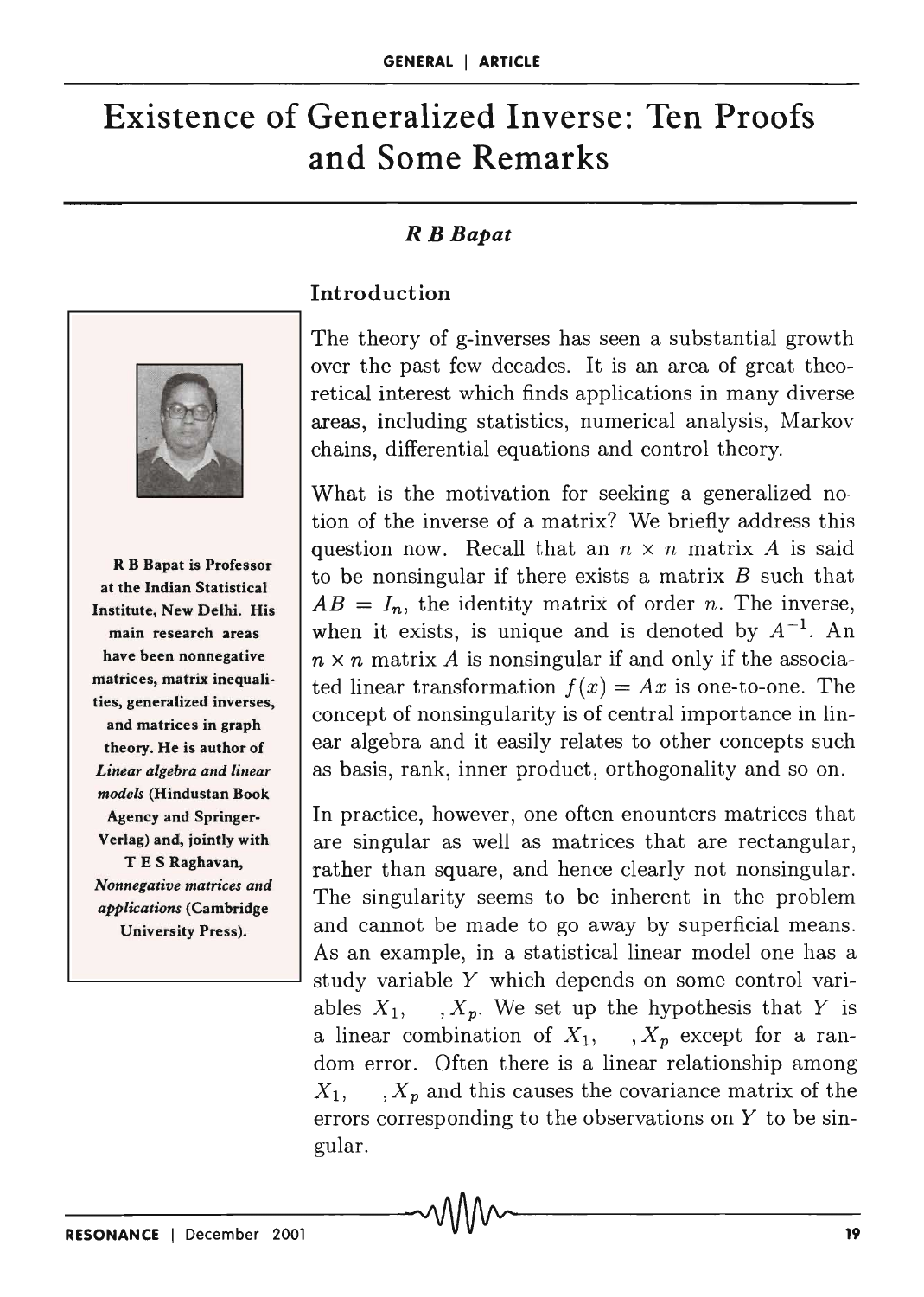g-inverses are indeed an integral part of linear algebra and should be treated as such even at an elementary level.

Various techniques have been employed to deal with the problem of singularity. In the linear model context one may reparametrize the model to make it a 'full rank' model. A more recent approach which is theoretically quite appealing is to extend the notion of inverse to arbitrary matrices. This can be achieved in several ways but the following definition has survived the test of elegance and applicability. Let A be an  $m \times n$  matrix. We *say that an*  $n \times m$  *matrix G is a generalized inverse (or simply, a g-inverse) of A if*  $AGA = A$ *. Clearly if A is* square and nonsingular then  $A^{-1}$  is the only g-inverse it has. But in general a matrix has infinitely many ginverses. This abundance of g-inverses results in a very rich theory.

A matrix over an arbitrary field admits a g-inverse. This fact is well-known and not difficult to prove. However, it is interesting to see the various approaches by which the statement can be established. It becomes apparent during the process that g-inverses are indeed an integral part of linear algebra and should be treated as such even at an elementary level.

We summarize several ways in which the existence of a g-inverse over the complex numbers can be established. Some of the arguments remain valid over more general fields. Also, with some extra effort one can derive the existence of more specialized g-inverses such as the least-squares and the minimum-norm g-inverse and the Moore-Penrose inverse. The emphasis is on bringing together several topics -encountered in a standard linear algebra course.

We now introduce some definitions. We deal with complex matrices. The set of  $m \times n$  complex matrices will be denoted by  $C^{m \times n}$ . The transpose of A is denoted  $A^T$ whereas  $A^*$  is the conjugate transpose. In the sequel we only give the definitions that are required in the text but do not offer any motivation or examples. For a leisurely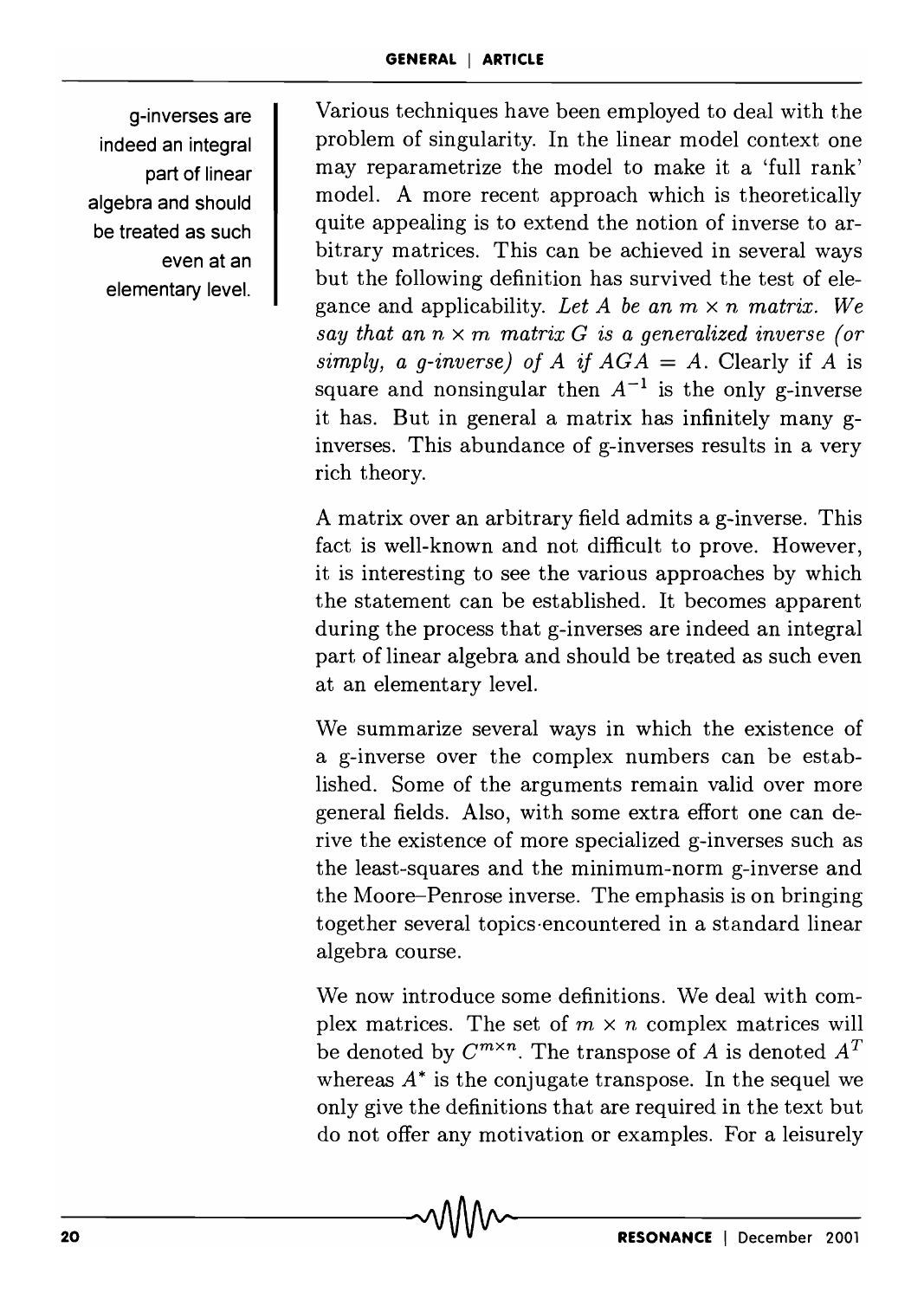development of these concepts one may consult the references mentioned in the last section.

For an m, x *n* matrix *A* consider the usual *Penrose equations* 

 $(1)$   $AGA = A$ ,  $(2)$   $GAG = G$ ,  $(3) (AG)^* = AG,$  $(4)$   $(GA)^* = GA$ .

Recall that the  $n \times m$  matrix G is called a g-inverse of A if it satisfies (1). We call G *a least-squares g-inverse* if it satisfies (1),(3), *a minimum-norm g-inverse* if it satisfies (1),(4) and the *Moore-Penrose inverse* if it satisfies (1)-(4). Any matrix *A* admits a unique Moore-Penrose inverse, which we denote as  $A^+$  If A is  $n \times n$  then G is called the group inverse of *A* if it satisfies (1),(2) and  $AG = GA$ . The matrix A has group inverse, which is unique, if and only if Rank  $(A)$  = Rank  $(A^2)$ .

# Proofs of Existence of g-inverse

First observe that if *A* is square and nonsingular, then  $A^{-1}$  is the only g-inverse of *A*. Also, if the matrix *B* has full column rank (i.e., the columns of *B* are linearly independent), then the left inverses of *B* are precisely its g-inverses. A similar remark applies to matrices of full row rank. We now turn to the existence of g-inverses of an arbitrary matrix.

## *1. A Proof using Rank Factorization*

Any matrix admits a rank factorization. Thus if *A* is an  $m \times n$  matrix of rank r, then there exist matrices B and C of rank r and of order  $m \times r$  and  $r \times n$ , respectively such that  $A = BC$ . Clearly, *B* admits a left inverse, say  $B^-$  and C admits a right inverse, say  $C^-$  Then  $G = C^-B^-$  is a g-inverse of A since  $AGA =$  $BCC^{-}B^{-}BC = BC = A$ . Note that if we choose  $B^{-}$  to be a least-squares g-inverse (in fact such a g-inverse must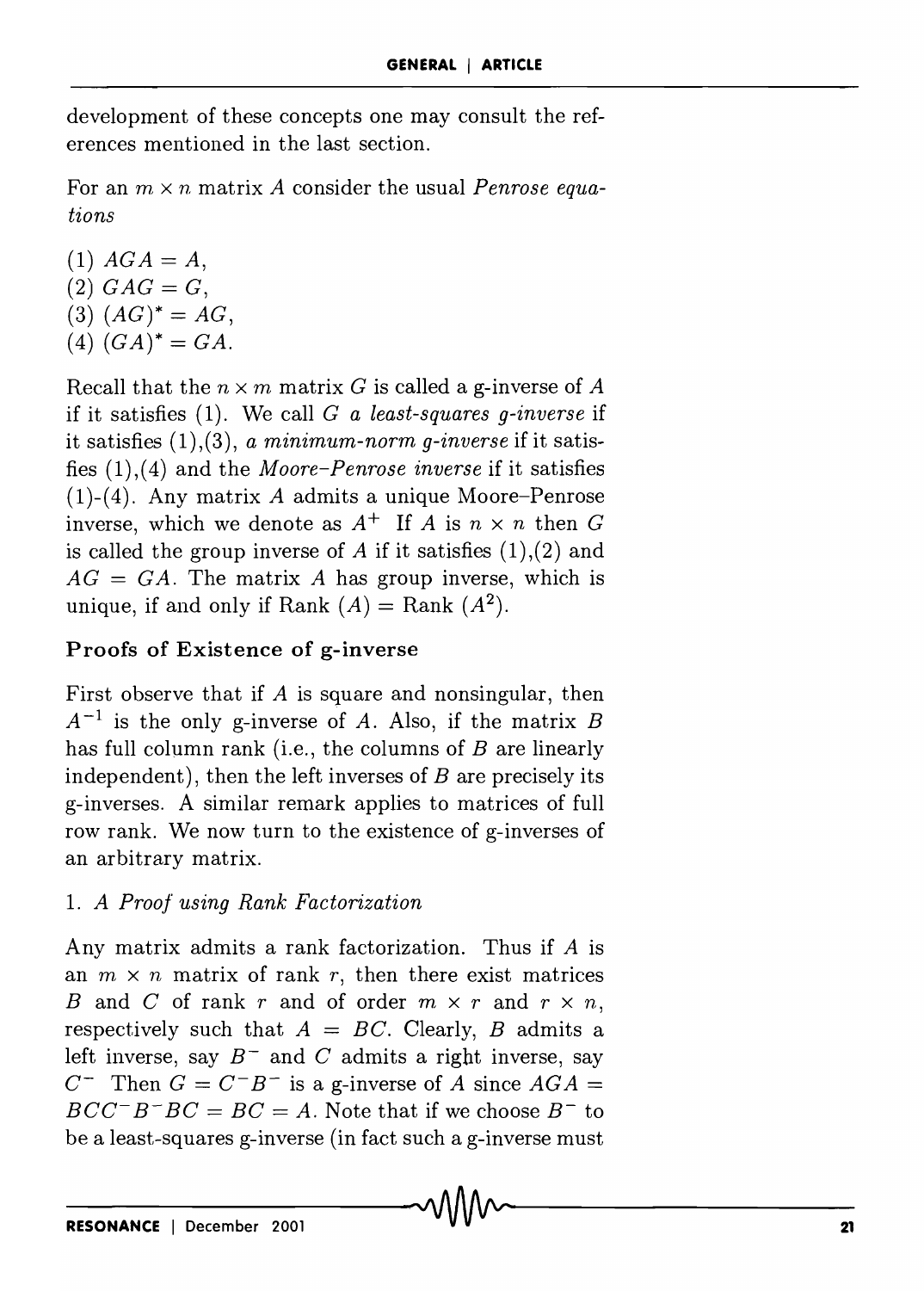be  $B^+$  since B has full column rank) then  $G = C^-B^$ is a least-squares g-inverse of A. Similarly choosing  $C^$ to be a minimum-norm g-inverse (which must be  $C^+$ ) we obtain a minimum-norm g-inverse of *A.* Combining these observations,  $A^+ = C^+B^+$  is the Moore-Penrose inverse of *A.* 

We also remark that A has group inverse if and only if  $CB$  is nonsingular. In such a case, it is easily verified that  $G = B(CB)^{-2}C$  is the group inverse of A.

#### *2. A Proof using the Rank Canonical Form*

If A is  $m \times n$  of rank r, then there exist nonsingular matrices P and Q of order  $m \times m$  and  $n \times n$ , respectively, such that

$$
A = P \left[ \begin{array}{cc} I_r & 0 \\ 0 & 0 \end{array} \right] Q.
$$

It can be verified that for *any U, V, W* of appropriate dimensions,

$$
\begin{bmatrix} I_r & U \\ V & W \end{bmatrix}
$$

is a g-inverse of

$$
\left[\begin{array}{cc} I_r & 0 \\ 0 & 0 \end{array}\right]
$$

Then

$$
G = Q^{-1} \left[ \begin{array}{cc} I_r & U \\ V & W \end{array} \right] P^{-1}
$$

is a g-inverse of *A.* 

This approach makes it evident that if *A* is not a square nonsingular matrix, then it admits infinitely many ginverses, since each choice of  $U, V, W$  leads to a different g-inverse. We can also deduce the following useful fact: if A has rank r, and if  $r \leq k \leq \min\{m, n\}$  then A admits a g-inverse of rank  $k$ . To see this, choose  $U$  and  $V$  to be zero and W to be a matrix of rank  $k - r$ . In particular, any square matrix admits a nonsingular g-inverse.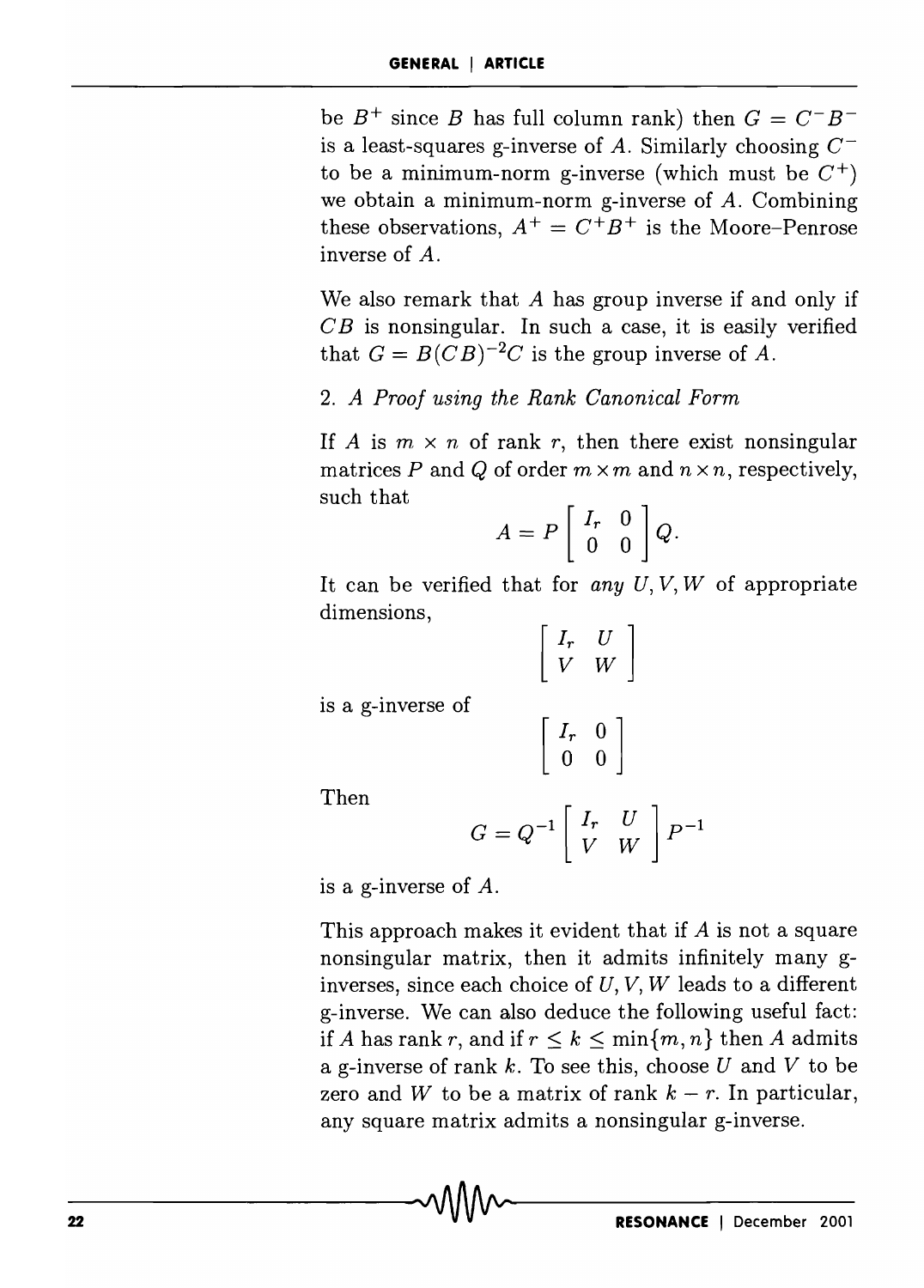#### *3. A Computational Approach*

Let *A* be an  $m \times n$  matrix of rank r. Then *A* has an  $r \times r$ nonsingular submatrix. For convenience we assume that

$$
A = \left[ \begin{array}{cc} A_{11} & A_{12} \\ A_{21} & A_{22} \end{array} \right]
$$

where  $A_{11}$  is  $r \times r$  and nonsingular. Since the rank of A is *r,* the first *r* columns of *A* form a basis for the column space and hence  $A_{12} = A_{11}X$  and  $A_{22} = A_{21}X$  for some matrix  $X$ . Let

$$
G = \left[ \begin{array}{cc} A_{11}^{-1} & 0 \\ 0 & 0 \end{array} \right]
$$

where the zero blocks are chosen so as to make  $G$  an  $n \times m$  matrix. Then a simple computation shows that

$$
AGA = \begin{bmatrix} A_{11} & A_{12} \\ A_{21} & A_{21}A_{11}^{-1}A_{12} \end{bmatrix}
$$
  
= 
$$
\begin{bmatrix} A_{11} & A_{12} \\ A_{21} & A_{21}A_{11}^{-1}A_{11}X \end{bmatrix}
$$
  
= 
$$
\begin{bmatrix} A_{11} & A_{12} \\ A_{21} & A_{21}X \end{bmatrix}
$$
  
= A.

If an  $r \times r$  nonsingular submatrix of *A* is not located in the top left corner then the above algorithm requires a small modification as follows. Locate an  $r \times r$  nonsingular submatrix, say *B,* of *A.* In *A,* replace *B* by the transpose of  $B^{-1}$  and all the remaining entries by zero. Transpose the resulting matrix to get a g-inverse of *A.* 

The algorithm prescribed above provides a convenient way to calculate the g-inverse of a matrix of a small order which might arise in a classroom example. This is the reason for calling the proof 'computational'. Of course when the matrix is large, one must use more sophisticated methods in order to locate the nonsingular  $r \times r$  matrix and to invert it.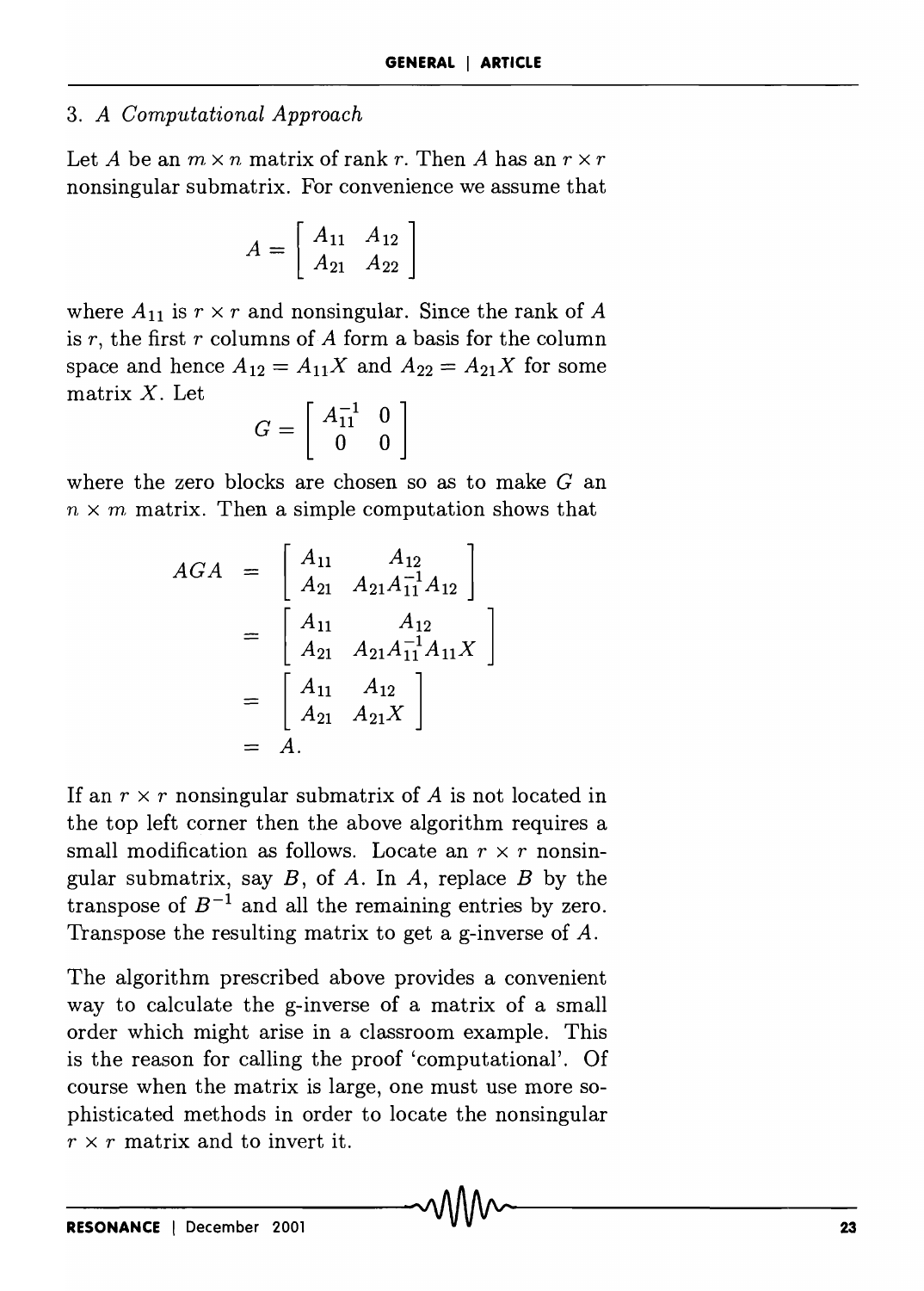As an example, consider the matrix

$$
A = \left[ \begin{array}{rrr} 1 & 7 & 1 & 4 \\ 1 & 2 & 0 & 1 \\ 0 & 5 & 1 & 3 \end{array} \right]
$$

of rank 2. For illustration, we pick the nonsingular  $2 \times 2$ submatrix of A formed by rows 2, 3 and columns 2, 4. Replacing the matrix by its inverse transpose and the other entries by zero produces the matrix

$$
A = \left[ \begin{array}{rrrr} 0 & 0 & 0 & 0 \\ 0 & 3 & 0 & -5 \\ 0 & -1 & 0 & 2 \end{array} \right]
$$

Transposing the above matrix results in a g-inverse of A,

$$
G = \left[ \begin{array}{rrr} 0 & 0 & 0 \\ 0 & 3 & -1 \\ 0 & 0 & 0 \\ 0 & -5 & 2 \end{array} \right]
$$

#### *4. A Proof by Induction*

 $\sim$ 

Let *A* be an  $m \times n$  matrix of rank *r*. We assume, without loss of generality, that  $r < n \leq m$ . Then *A* must have a column, which is a linear combination of the rest. For convenience, take it to be the last column. Write *A* as an augmented matrix  $A = [B, x]$  where x is the last column of *A*. Proceeding by induction on  $m + n$ , we may assume that B has a g-inverse, say  $B^-$  Set

$$
G = \left[ \begin{array}{c} B^- \\ 0 \end{array} \right]
$$

We claim that *G* is a g-inverse of *A.* Observe that

$$
AGA = BB^{-}A = BB^{-}[B, x] = [B, BB^{-}x].
$$

Since *x* is in the column space of *B*,  $x = By$  for some *y*. Then  $BB^-x = BB^-By = By = x$ . It follows that  $AGA = A$  and the claim is proved.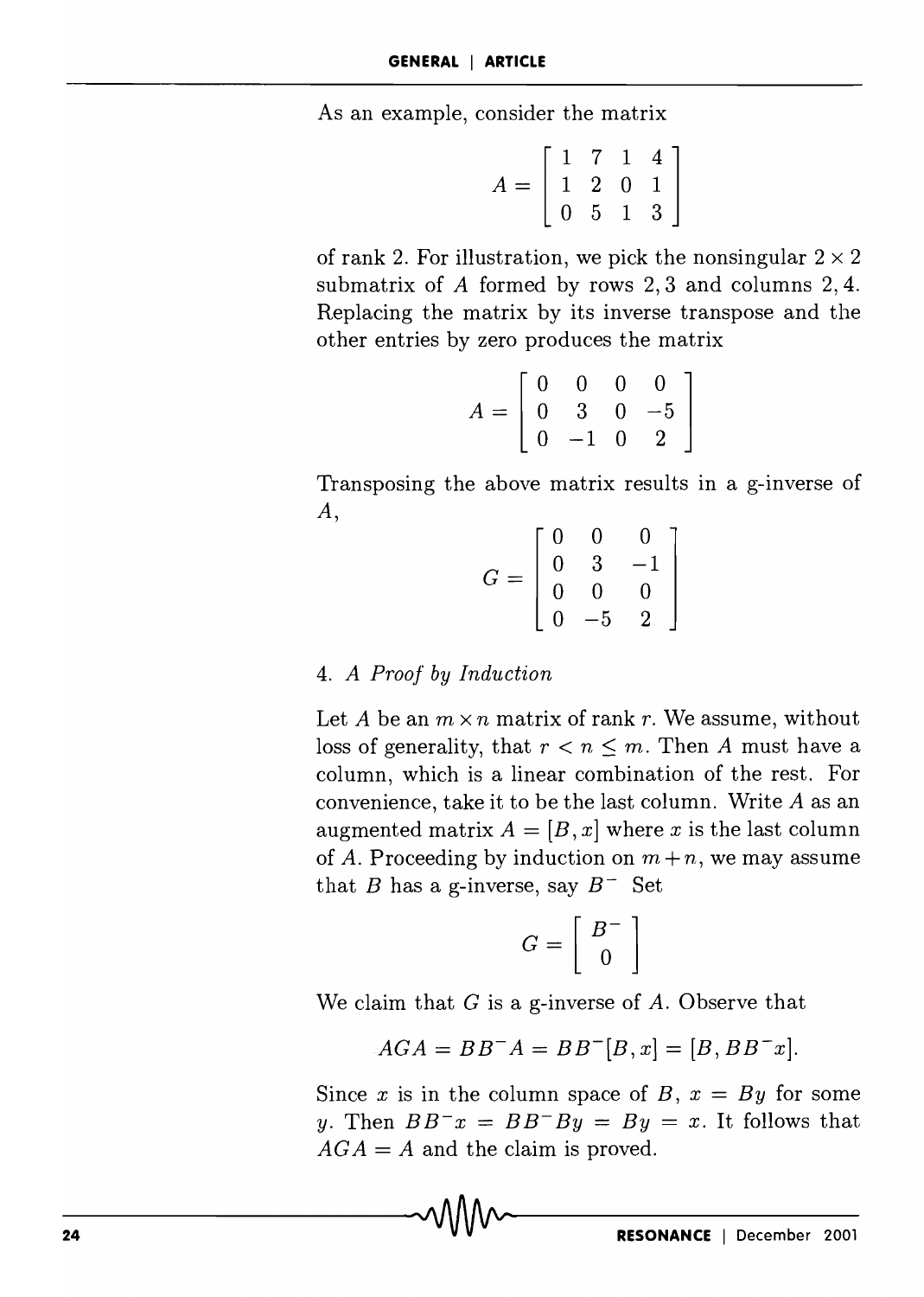More generally, suppose A is partitioned as

$$
A = \left[ \begin{array}{cc} A_{11} & A_{12} \\ A_{21} & A_{22} \end{array} \right]
$$

where  $A_{11}$  is of rank *r*. Then

$$
G = \left[ \begin{array}{cc} A_{11}^- & 0 \\ 0 & 0 \end{array} \right]
$$

is a g-inverse of A for any choice of a g-inverse  $A_{11}^-$  of  $A_{11}$ . (Here the zero blocks in G are chosen to make it an  $n \times m$  matrix.)

## **5.** An Operator Theoretic Approach

Consider the map  $f_A$  defined from  $C^{m \times n}$  to itself given by  $f_A(B) = AB^*A$ . We show that A is in the range of  $f_A$ . On  $C^{m \times n}$  we have the usual inner product  $\langle X, Y \rangle =$ tr  $(XY^*)$ . Suppose Z is orthogonal to the range of  $f_A$ . Then  $tr(AB^*AZ^*) = 0$  for all  $B \in C^{m \times n}$  and hence  $tr(B^*A Z^*A) = 0$  for all  $B \in C^{m \times n}$ . It follows that  $AZ^*A = 0$ . Thus  $AZ^*AZ^* = 0$  and hence  $(AZ^*)^2 =$ 0. Thus all eigenvalues of  $AZ^*$  are zero and therefore  $tr(AZ^*) = 0$ . Thus Z is orthogonal to A. It follows that any matrix which is orthogonal to the range of  $f_A$  is orthogonal to  $A$  and hence  $A$  is in the range of  $f_A$ . Thus there exists  $H \in C^{m \times n}$  such that  $f_A(H) = AH^*A = A$ . But then  $G = H^*$  is a g-inverse of A.

## *6. A Functional Approach*

Subspaces  $S$  and  $T$  of a vector space  $V$  are said to be complementary if  $V = S + T$  and  $S \cap T = \{0\}$ . If *A* is an  $m \times n$  matrix then we denote by  $\mathcal{N}(A) \subset C^n$  the null space of A and by  $\mathcal{R}(A) \subset C^m$  the range space of A. Let *S* be a subspace of  $C^n$  complementary to  $\mathcal{N}(A)$  and let T be a subspace of  $C^m$  complementary to  $\mathcal{R}(A)$ . The matrix A defines a linear map from  $C^n$  to  $C^m$ . Let  $A_1$ be the restriction of the map to  $S$ . Then it is easily seen that  $A_1$  is a one-to-one map from S onto  $\mathcal{R}(A)$ . Thus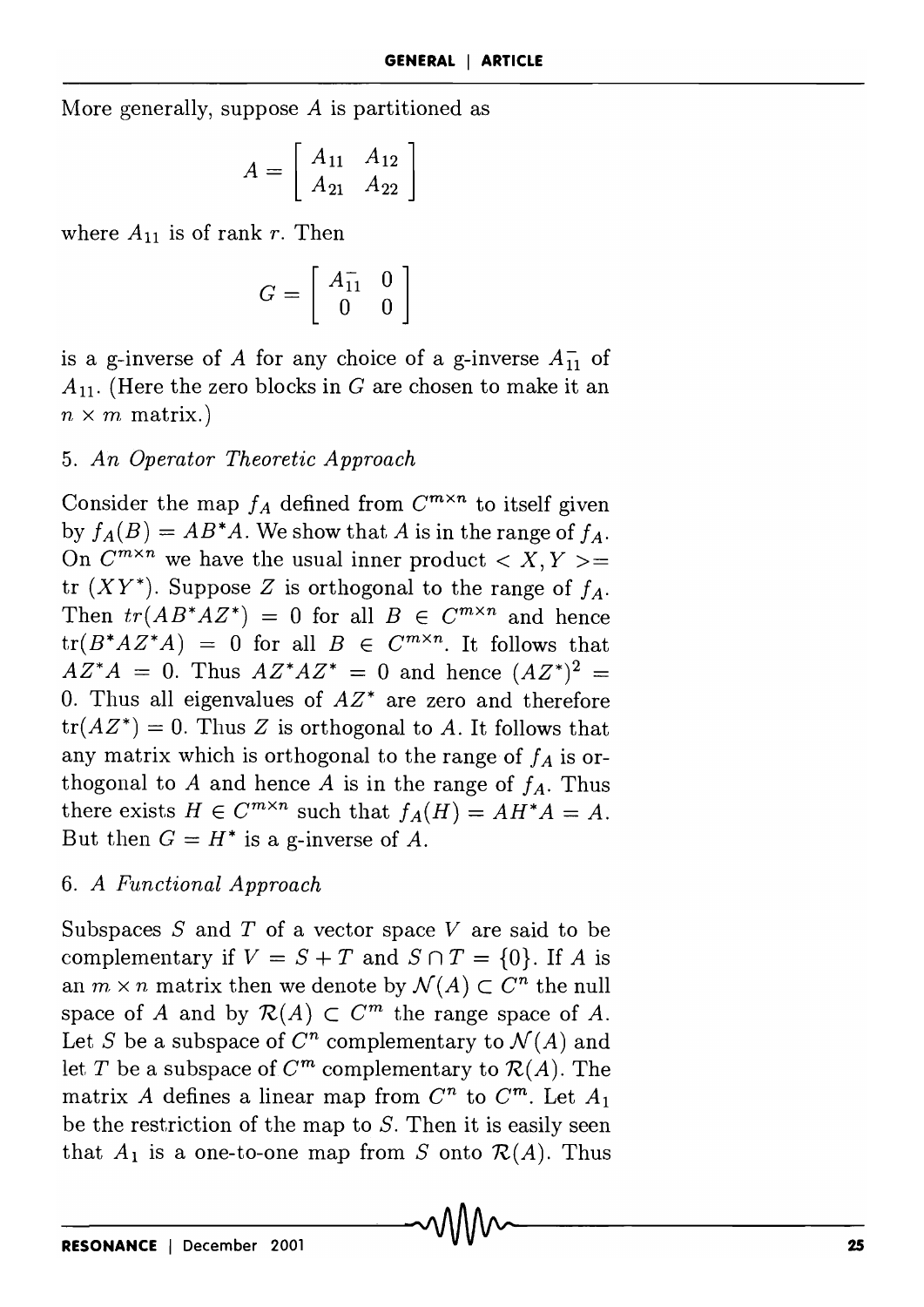$A_1^{-1}x, x \in \mathcal{R}(A)$  is well-defined. Define  $G: C^m \to C^n$ as  $Gx = A_1^{-1}x$  if  $x \in \mathcal{R}(A)$ ,  $Gx = 0$  if  $x \in T$  and extend linearly to  $C^m$ .  $(x \in C^m$  can be uniquely written as  $x =$  $y + z$ , where  $y \in \mathcal{R}(A), z \in T$  Then set  $Gx = Gy + Gz$ . We denote the matrix of  $G$  with respect to the standard basis by *G* itself. Then it is easy to check that  $AGA = A$ and hence we have got a g-inverse of A.

We remark that if  $S = \mathcal{R}(A^*)$  and  $T = S^{\perp} = \mathcal{N}(A^*)$ then the g-inverse constructed above is the Moore-Penrose inverse. When do we get a least-squares g-inverse and a minimum-norm g-inverse?

#### *7. A Proof using the Spectral Theorem*

Suppose *A* is an  $n \times n$  hermitian matrix. By the spectral theorem, there exists a unitary matrix  $U$  such that

$$
A = U \left[ \begin{array}{cc} D & 0 \\ 0 & 0 \end{array} \right] U^*
$$

where  $D$  is the diagonal matrix with the nonzero eigenvalues of  $A$  along its diagonal. Then

$$
G = U^* \left[ \begin{array}{cc} D^{-1} & X \\ Y & Z \end{array} \right] U
$$

is a g-inverse of *A* for arbitrary  $X, Y, Z$ . Thus any hermitian matrix admits a g-inverse. Now for an arbitrary  $m \times n$  matrix *A*, it can be verified that  $G = (A^*A)^{-1}A^*$ is a g-inverse of *A* for an arbitrary g-inverse  $(A^*A)^-$  of the hermitian matrix  $A^*A$ .

## *8. A Proof using the Singular Value Decomposition*

If A is an  $m \times n$  matrix then there exist unitary matrices U and V such that

$$
A = U \left[ \begin{array}{cc} D & 0 \\ 0 & 0 \end{array} \right] V,
$$

where *D* is the diagonal matrix with the singular values of A along its diagonal. This is the well-known singular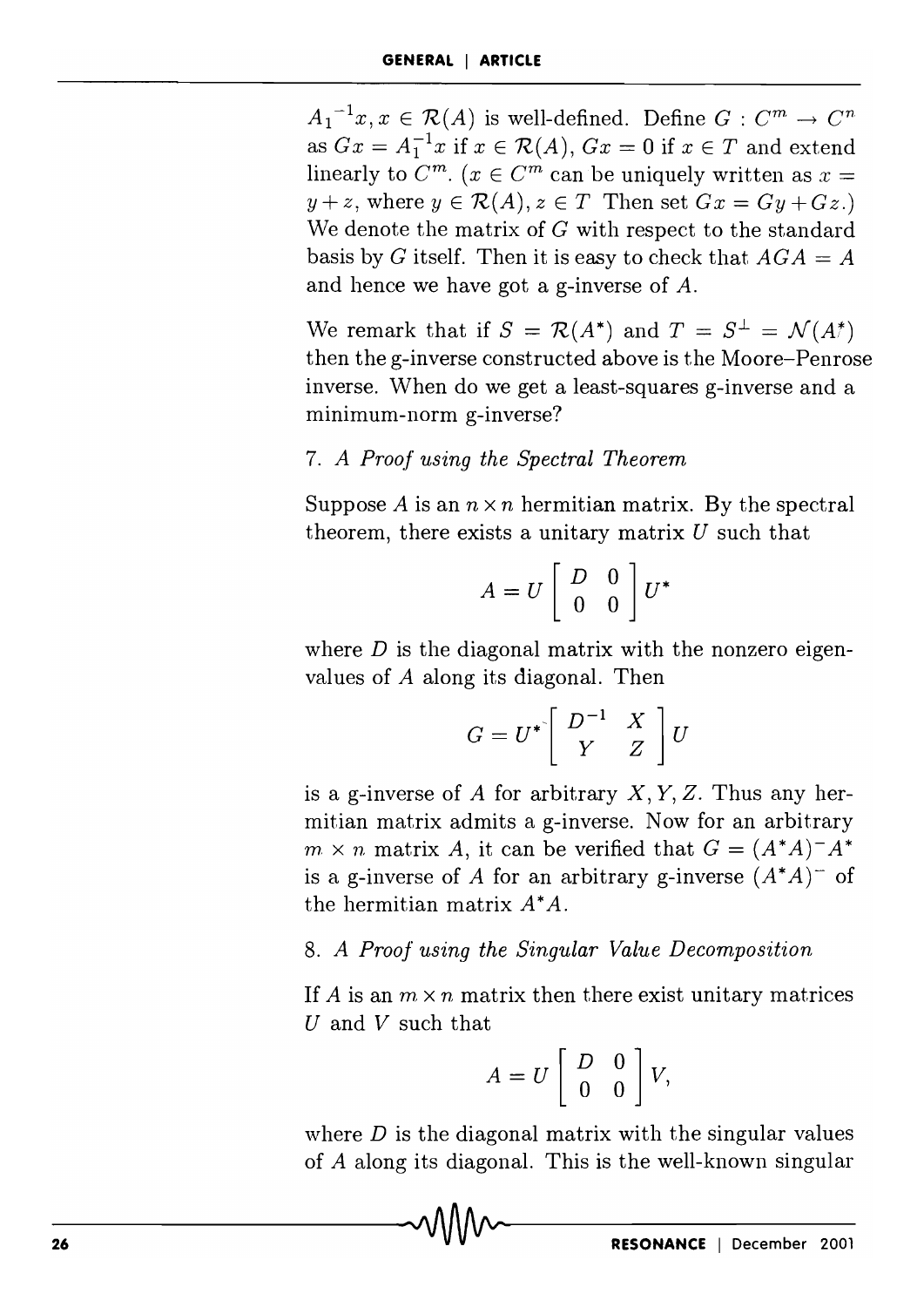value decomposition of *A.* Then

$$
G=V^*\left[\begin{array}{cc}D^{-1}&X\\Y&Z\end{array}\right]U^*
$$

is a g-inverse of *A* for arbitrary *X*, *Y*, *Z*. If  $X = 0$  then G is a least-squares g-inverse, if  $Y = 0$  then G is a minimum-norm g-inverse and finally, if  $X, Y$  and  $Z$  are all null matrices then  $G$  is the Moore-Penrose inverse.

### *9. A Proof using Linear Equations*

If A is an  $m \times n$  matrix then recall that the column space of  $A^*$  equals the column space of  $A^*A$ . Therefore the equation  $A^*AX = A^*$  is consistent. Thus there exists an  $n \times m$  matrix G such that  $A^*AG = A^*$  Now

$$
AGA = G^*A^*AGA = G^*A^*A = A
$$

and hence G is a g-inverse of *A.* 

## *10. A Proof Employing a Bordered Matrix*

Let *A* be an  $m \times n$  matrix. Let *S* be a subspace of  $C^m$ complementary to  $\mathcal{R}(A)$  and let T be a subspace of  $\mathbb{C}^n$ complementary to  $\mathcal{R}(A^T)$ . Let X be an  $m \times (m-r)$ matrix whose columns form a basis for  $S$  and let  $Y$  be an  $(n-r) \times n$  matrix whose rows form a basis for T We claim that the bordered matrix

$$
\left[\begin{array}{ccc}A&X\\Y&0\end{array}\right]
$$

is nonsingular. Suppose

$$
\left[\begin{array}{cc} A & X \\ Y & 0 \end{array}\right] \left[\begin{array}{c} u \\ v \end{array}\right] = \left[\begin{array}{c} 0 \\ 0 \end{array}\right]
$$

Then  $Au + Xv = 0$ . Thus  $Au = -Xv$  and in view of the choice of X, it follows that  $Au = 0, Xv = 0$ . Since the columns of X are linearly independent,  $v = 0$ . Also,